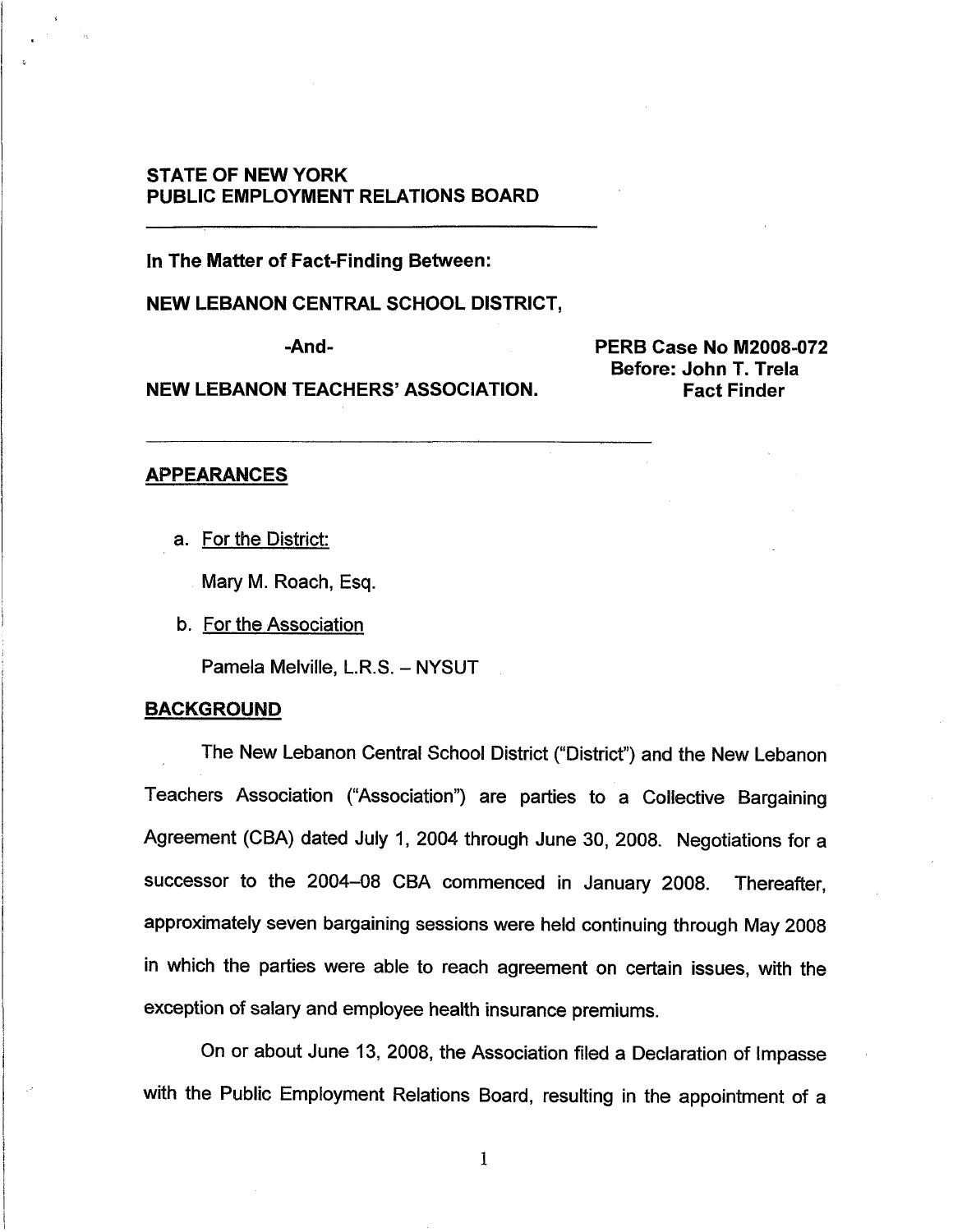Mediator. When the mediation process failed to generate a new agreement, the parties mutually sought the appointment of a Fact Finder. Thereafter, the Director of Conciliation by correspondence dated November 4, 2008 appointed the undersigned in that capacity.

In lieu of a formal hearing, the parties then agreed to engage in a mediation session, which was held on January 13, 2009. When that session failed to produce a new agreement, the parties submitted briefs, reply briefs and other closing comments via email, setting forth their respective positions on the subjects of health insurance contributions, salary increases, and retroactivity.

During the course of negotiations, in mediation, and in fact-finding documents, the parties' positions have connected health insurance premium contributions and salary as quid pro quos and accordingly, the undersigned has fashioned this report in kind.

## District Profile

The District is located in rural Columbia County, State of New York and includes portions of the Towns of Canaan, Chatham, Nassau, Stephentown and New Lebanon. The District student enrollment is approximately 528 students housed in 2 schools, one being an elementary school with grades K-6 and the other being a secondary school covering grades 7-12. The New Lebanon Teachers Association ("Association") represents a bargaining unit comprised of approximately 56 FTE certified faculty members. The base salary payroll cost of this unit for the 2007-08 school year was \$3,038,800. Accordingly every 1% increase in salary equates to a \$30,388 cost to the District. This figure excludes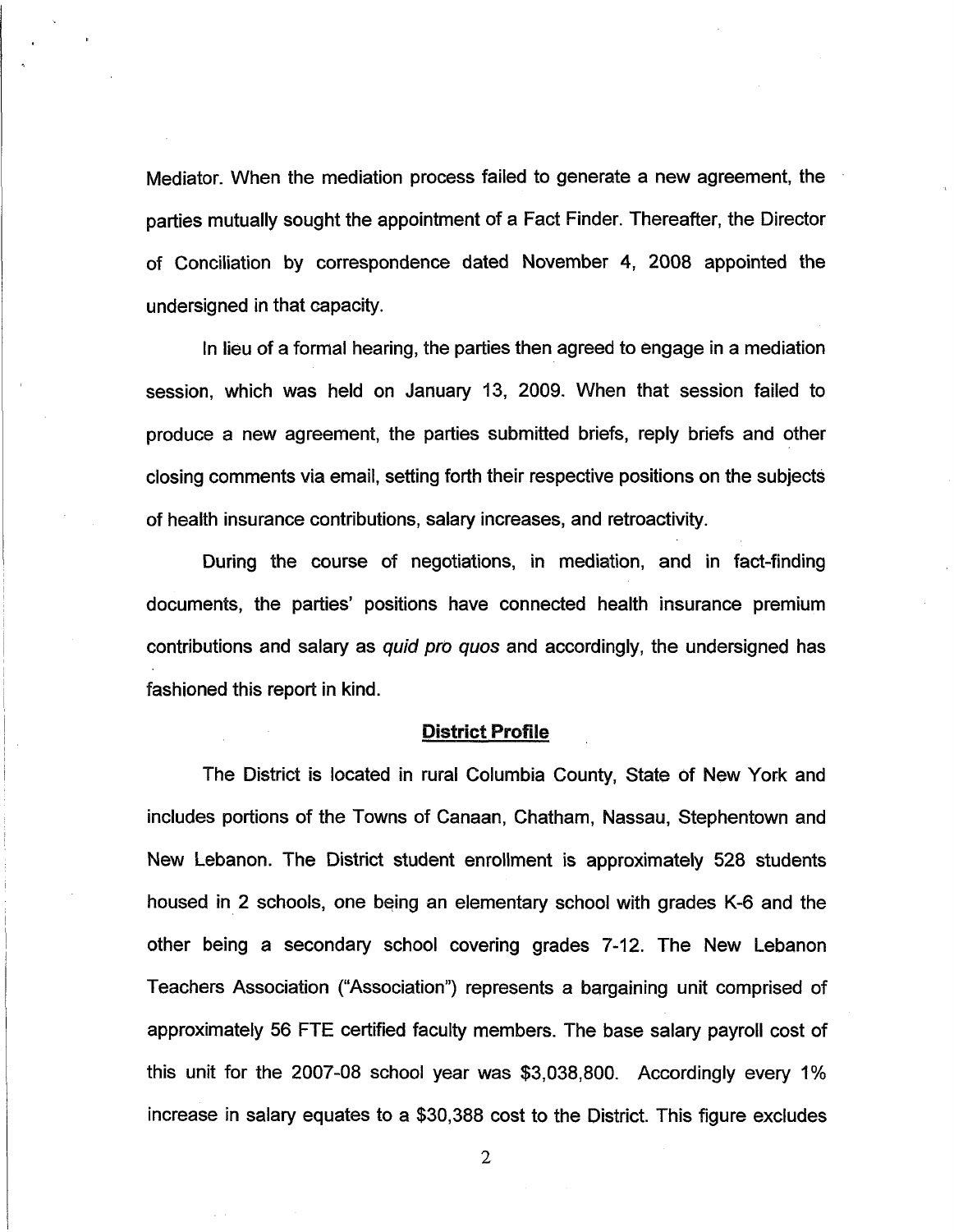such expenses as extracurricular activities, credits, longevity, additional classes, insurances and buyouts.

#### **Salary and Health Insurance Premium Contributions**

The Association seeks a 5.75% annual increase, which includes a 3.79% increase on Schedule plus an increment that the Association calculates at 1.96%. It also proposes a multiple year contract, preferably with a four (4) year duration with full retroactivity to July 1, 2008.

The District's offer for salary has changed substantially since the negotiations began. The District has stated that it has reduced its offer primarily due to the downturn in the economy and uncertainty towards the economic future, which includes State aid. At the onset of negotiations in January 2008, the District initially proposed a salary increase of 5%, which included the cost of the increment along with an increase in employee health insurance contributions from the current 10% to 15%.

Over the course of these negotiations, and after the economy tumbled in the fall of 2008, the District made various offers, including a 4% increase in salary (increment included) with a 13% contribution by employees or a 3.6% increase in salary (increment included) with a 12.5% contribution by employees. However each of these offers were tied to an escalation in premium costs to 15% by some method over the life of the contract. One proposal was to increase the percentage by 1 V2% each year until 15% was obtained. The District stated that they would entertain any of these options from the Association for purposes of settlement.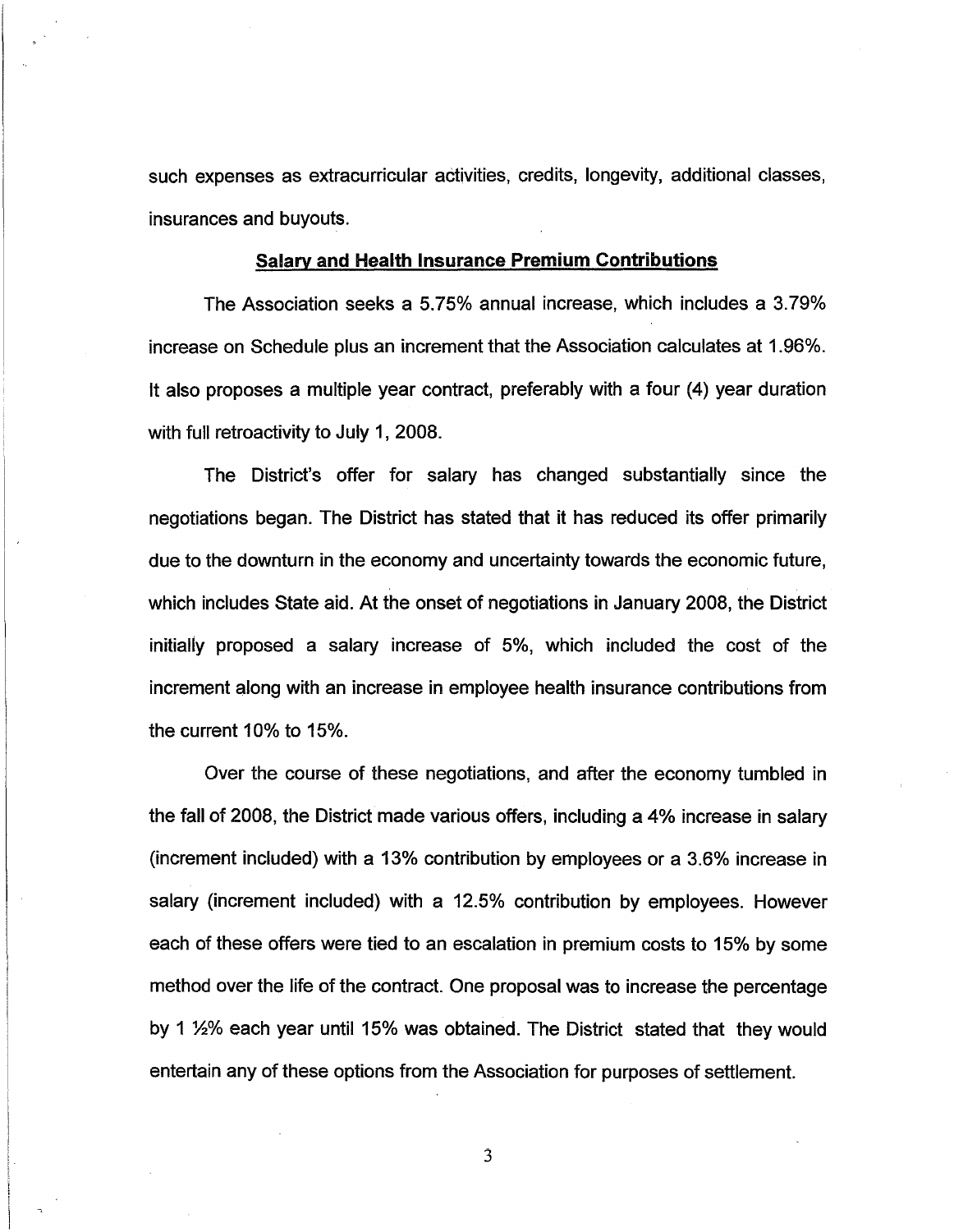Contrary to the Association calculation that the increment cost is 1.96%, the District calculates the increment cost at 2.87%, which provided for an average per step value to teachers of 3.01%. The difference between the two positions, in the increment cost calculations is approximately 1%.

The Association rejected both the salary and the health insurance offer of the District; however they did counter propose an increase from 10% to 12% in health contributions if the District agreed to their salary increases of 5.75%. Moving to 12% in premium contributions they state, would put them at the top of their area of comparisons for teacher contributions with the Chatham Central School District, which now pays 12%.

At this juncture in the negotiations, the District now argues that any salary increases should be prospective, and should include no retroactivity. The District argues that that the Association should be sensitive to the current state of the economy and the cost burden that salary increases would have on taxpayers in the District. The District argues that this is not a wealthy district, with many needy families within the tax base. In support of this position, the District in its closing brief states that the median per capita income for District residents is just over \$20,000. This is the average medium income for each man, women and child for the District. According to census information, the median income per household within the District is \$44,805, which the District contends underscores the importance of imposing school district taxation with great caution. Additionally, in the last school year, the District has experienced an increase in students using both free and reduced meal privileges. (District Brief, p. 3) Accordingly, the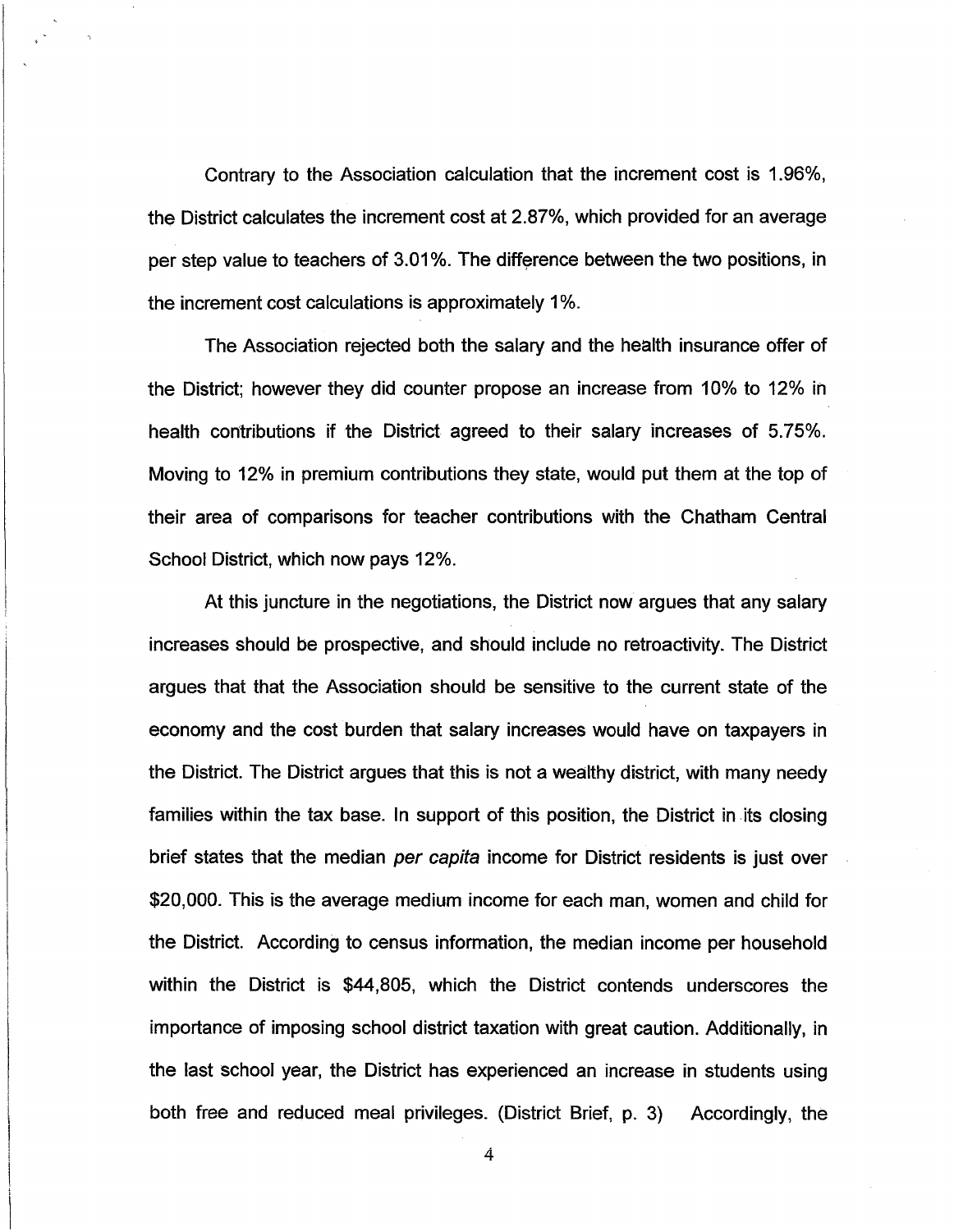District believes that because the negotiations have been protracted, the Association should not be rewarded with retroactivity for being intransigent in their salary position.

The Association maintains that the District is in excellent financial condition. In support of this opinion, they offer an in-depth analysis of the District's 2006-07, 2007-08 and proposed 2008-09 budgets (Exhibit 7).

In relevant part, the analysis states that the most recent data available from SED on State Aid suggests that the District's projection of State aid may be underestimated by as much as \$265,000. They also suggest that other revenues may be underestimated by some \$360,000. Therefore, total revenues appear to be underestimated by \$625,000.

The Association continues, "It appears that the district will end the school year with an annual operating surplus of \$1,735,000. Assuming that no transfers are made to reserve accounts, there should be a balance of about \$2,195,000 in the unreserved balanced fund by the end of the year (Exhibit 7 at 7-8). Further the anticipated 2009-10 State Aid to the District will result in a funding loss of only \$177,069 (Exhibit 9 at 3). With the District in this exceptional financial position, [the Association believes] that no economic reason prohibits the Fact Finder from determining that the 5.75% annual percentage sought by the Association is appropriate and financially sound." The Association further states that "New York is set to receive \$24.6 billion over two years in Federal Stimulus Funds, including about \$2.5 billion for education. Other allocations include: \$940 million for Title I; \$760 million for IDEA; \$61 million for education technology; \$556 million in flexible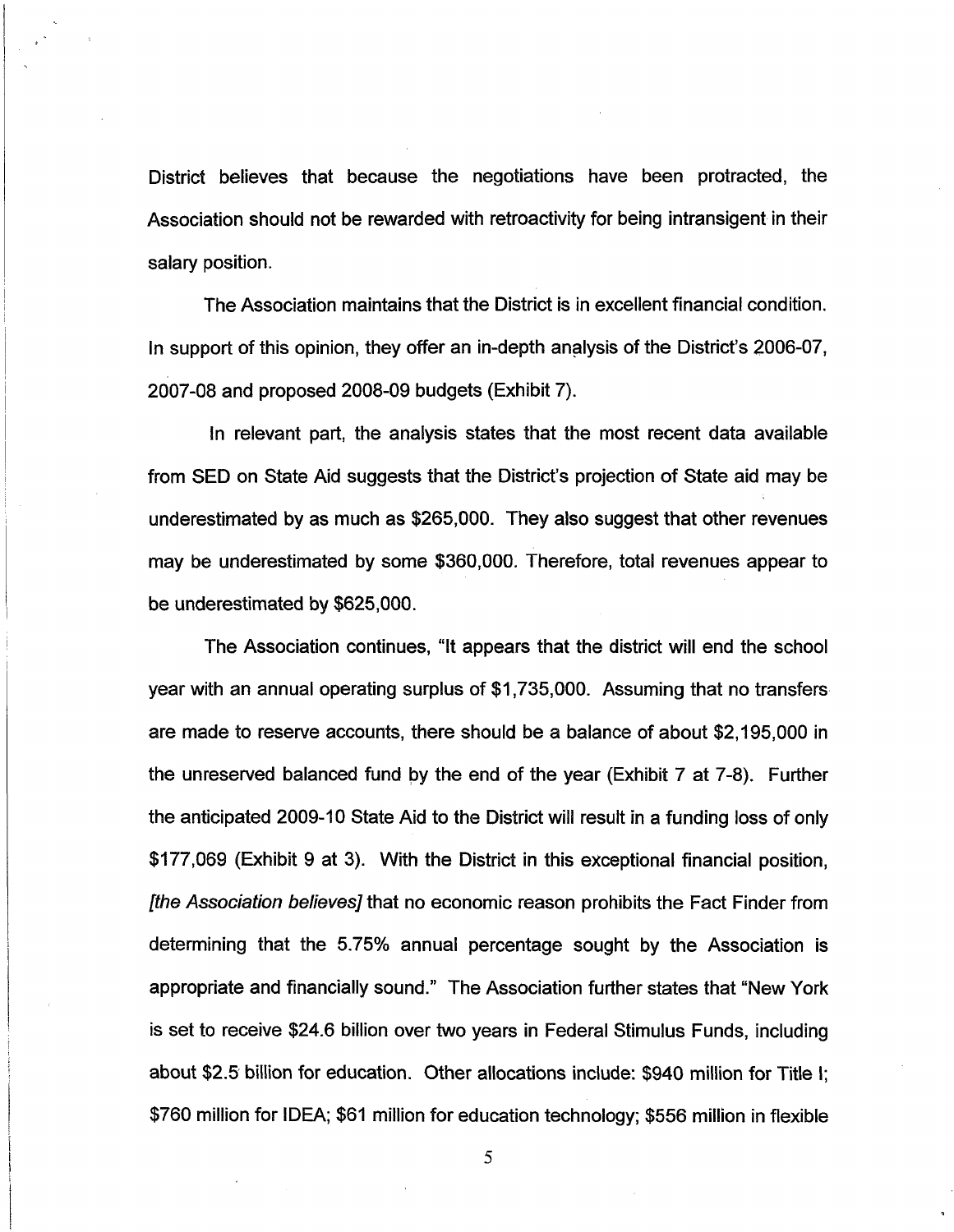relief, which may be used for any government service.... The Federal Stimulus package effectively covers the Governor's proposed cuts and, thus, restores the State's School Aid. The result is the District cannot claim financial difficulty based on New York State's economic woes" (Association Brief, p. 4).

The Association then turns to comparisons of the Masters level teacher salaries standing of this unit to others in Columbia County as follows:

Year 1 10th lowest of thirteen districts,

Year 5 12th lowest,<br>Year 10 11th lowest,

<u>Year 10</u> 11th lowest,<br>Year 15 11th lowest,

Year 15 11th lowest,<br>Maximum 11th lowest of 12 districts (Hunter N/A) (Exhibit 3 at 5)

The Association also notes that recent settlements within this area of comparables show that their 5.75% proposal is well within the proposal that they seek the District to embrace for settlement. They argue that the annual increases seek the District to embrace for settlement. They argue that the annual increases they seek, are to maintain standing with their counterparts and do not elevate they seek, are to maintain standing with their counterparts and do not elevate them to greater than their current standing. That is, the salary increase is a them to greater than their current standing. That is, the salary increase is a maintenance increase; it is not one that places the teachers in the median salary maintenance increase; it is not one that places the median salary in the median salary in the median salary in levels.

Regarding the area of health insurance premium contributions, the  $\mathbf{C}$  $y = \frac{1}{2}$  , the continuous is too dramatic of an increase and is nowhere to be found within these comparisons. The Association has indicated its willingness to increase the health insurance contribution from 10% to 12% for this unit. Currently the Chatham Central School District has the highest contribution rate, which is 12%. They continue that it is unreasonable for the District to demand that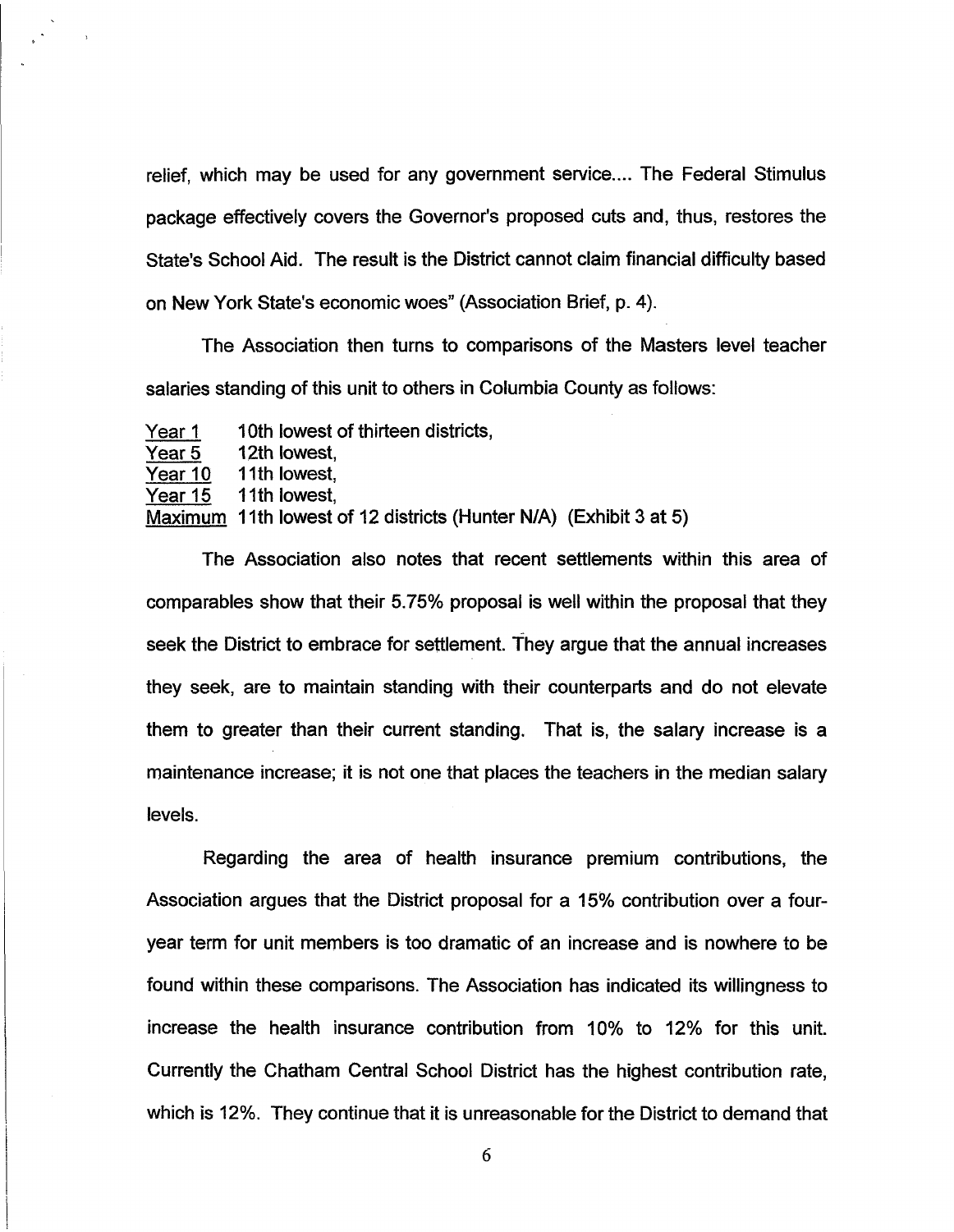the contribution be greater than 12%. But the Association would be unwilling to increase the health insurance contribution from 10% in the event their annual salary raise is not 5.75%.

In conclusion, the Association contends that the evidence clearly demonstrates that the District can afford the Association's proposal of 3.79% in salary in addition to the 1.96% step increment. It is reasonable and fair to the community and the bargaining unit members, they argue. The District will certainly advertise that it obtained a significant increase from 10% to 12% in health insurance contribution by active members and future retirees.

The District disagrees with the financial statistics enunciated by the Association and argues fiscal restraint in these economic times. They argue, "With no intention of being hyperbolic, one need only read the newspaper or listen to the start of each national television news broadcast, to recognize the urgency of the current economic picture. Nationally, over 650,000 people have lost their jobs in each of the last three months. National financial institutions are taking federal bailouts with no positive result guaranteed. Local institutions are closing their doors. Stated simply, the general economic outlook is grim with no expectation that it will improve in the short term" (District Brief, p.3).

The District states that the *Education Law* limits a school district to maintaining an unreserved fund balance of only 4%. If there are monies in excess of that limitation, the excess funds must be used to reduce the tax levy. They should not be used to bind the District to salary increases which would be considered excessive in these difficult times.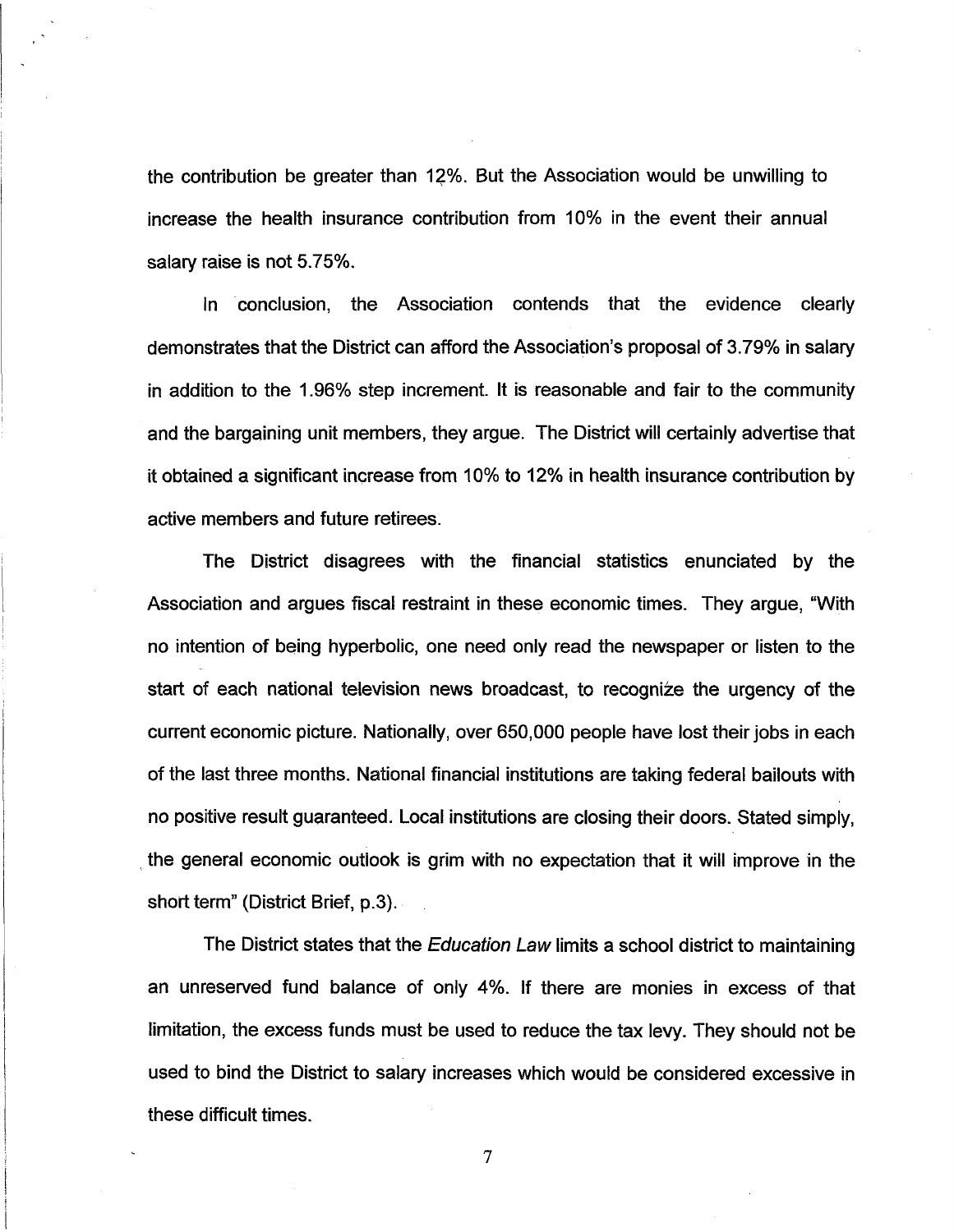The District disagrees with the assertion of the Association that State Aid may be underestimated by as much as \$265,000. It is simply incorrect. In fact there will be a shortfall in aid of \$108,000 represented by a reduction in aid from \$4,005,708 to \$3,896,934 for 2009-2010. The Association figures they say, do not take into account that the District intends to apply \$400,000 to lower the long-term borrowing undertaken in connection with recent required renovations to the elementary school. By reducing the amount of this balance, the District anticipates savings of approximately \$180,000 for each of the 15 years remaining on the long-term borrowing. Simply stated, the District has many worthy recipients of any perceived "excess" of cash on hand beside the salary increases sought by the Association. The District simply must set itself up, both in the short and long-term picture, for whatever future economic difficulties may come its way.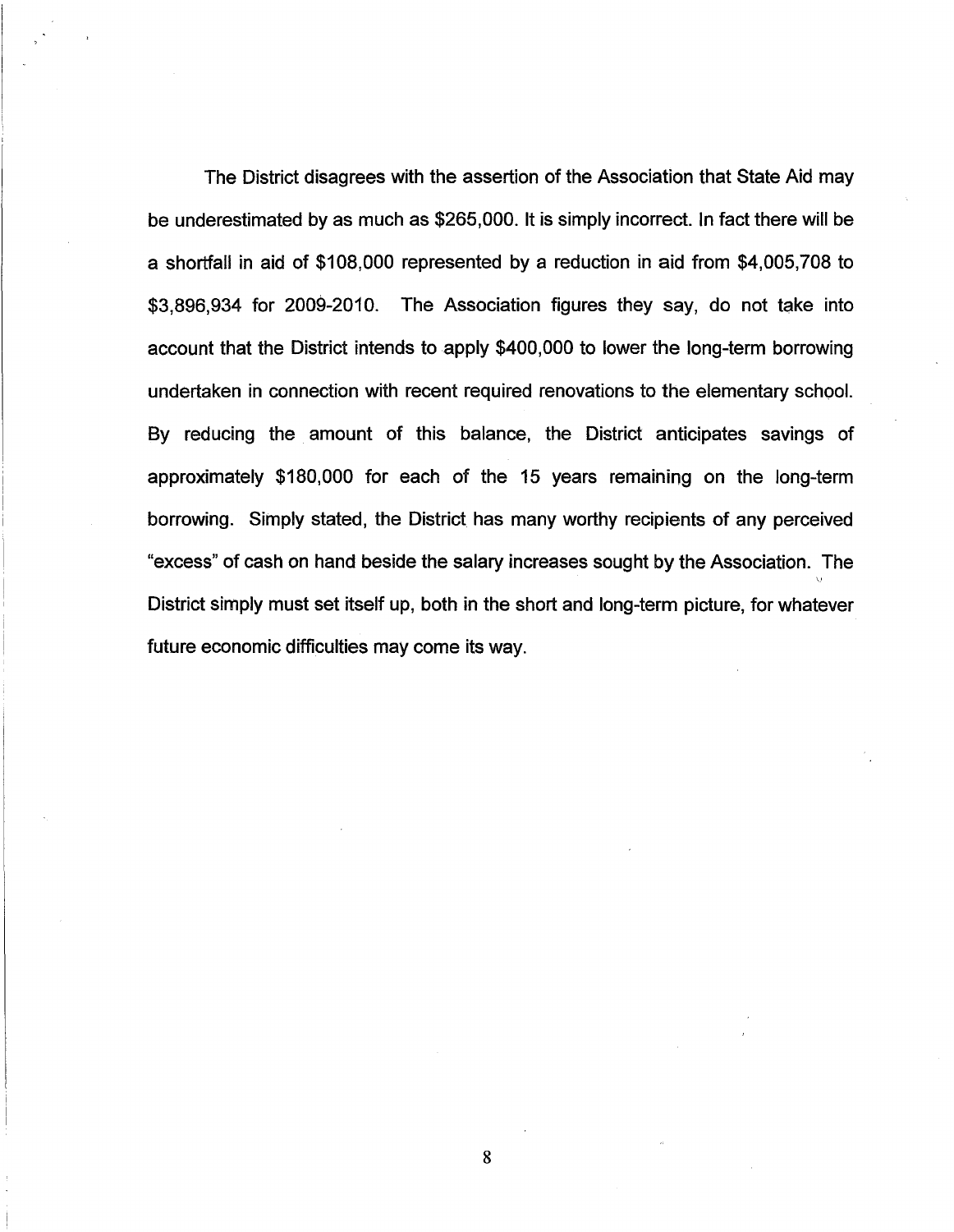## **Discussion and Opinion**

The process of fact-finding is statutorily mandated and has long been considered as an extension of the negotiations process, whereby an impartial Fact Finder renders a report in writing that would constitute a reasonable basis for settlement. It is essentially, one person's written opinion as to where a contract should settle. Recommendations have traditionally taken into account factors such as the financial impact upon the community (ability to pay), tax burdens compared to other communities, Consumer Price Index, and comparability to other school districts. Given the uncertainty of the current economic times, a new factor has been added to the "mix" that the undersigned believes must be taken into consideration and given due weight. This, of course, is the current recessionary state of the economy.

Clearly, both the Association and the District have enunciated their respective positions in cogently written arguments. The Association argues that their salary proposal merely keeps them at pace with their counterparts in the educational community.

The District argues that with the current downturn in the national and local economy and the increased financial burden on the taxpayers in this community, a salary settlement should include an increase in health insurance contributions, and health insurance costs must be kept manageable. It points to the tax burden falling on residents who, for the most part, have low to moderate incomes. This is evidenced by the median per capita income and median income per household within the District.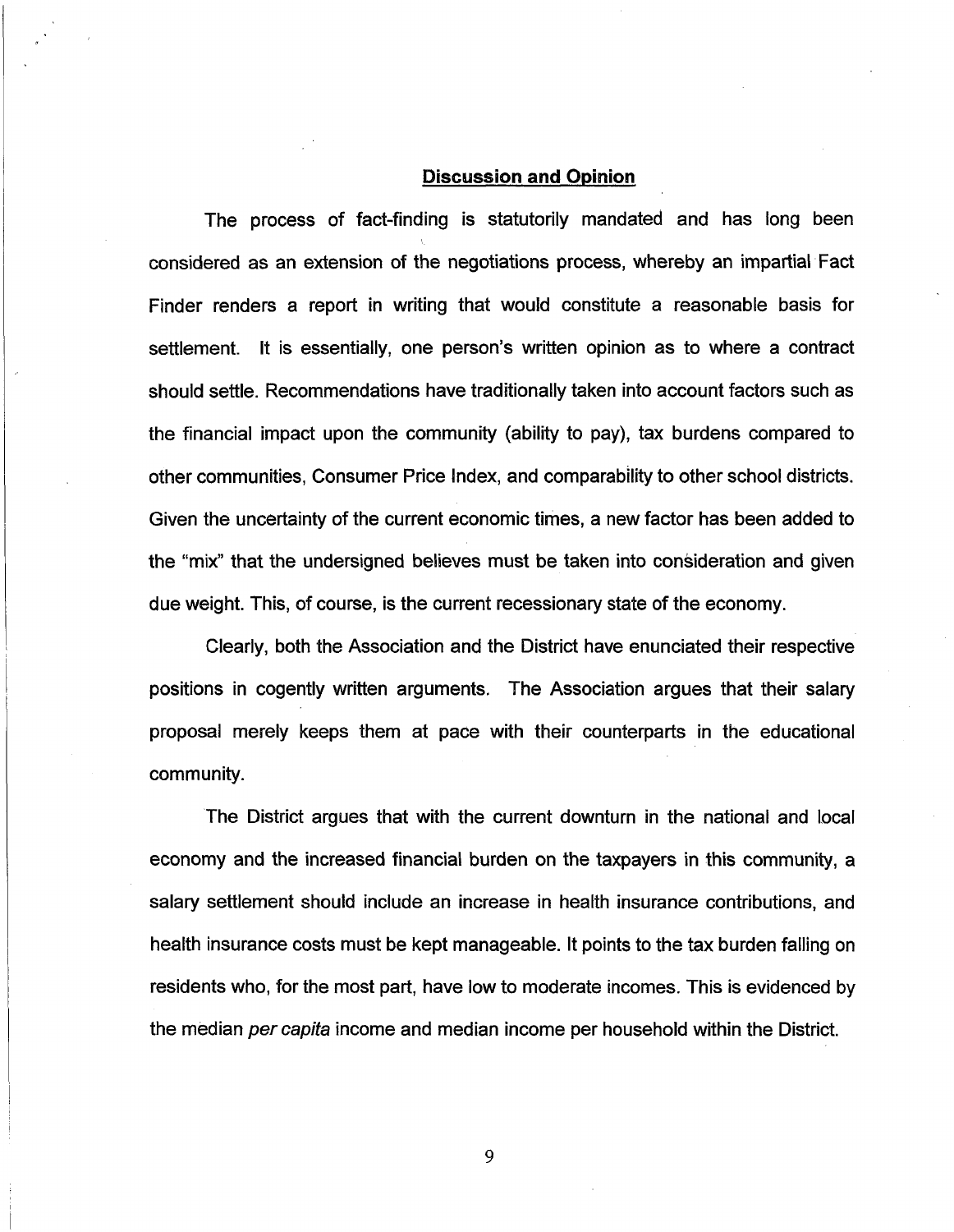While the undersigned recognizes and understands each of these respective arguments, neither the Association nor District proposal should be accepted fully as final terms for a settlement given the current state of the economy.

The undersigned disagrees with the notion that a salary increase totaling 5.75% is appropriate given the current economic state of affairs, notwithstanding the comparison settlements the Association has submitted for this forum. While the Association argues that they are only seeking 3.79% in "new money", there is a very generous increment built into the current salary schedule that cannot be ignored.

In contrast, the undersigned also disagrees with the District when it argues that a 15% contribution for health insurance is a reasonable increase from the current 10%, given the salary offer they have made to the Association. This proposal might have been acceptable in a different day, when salary increases were not restrained by the current state of the economy. An increase to 15% in health insurance contributions, given the District's most recent salary offer, is unreasonable and would further reduce the buying power of unit members.

The undersigned stresses that we are in a serious economic period, and therefore a recommendation of "moderation" in these negotiations is warranted.

The District has recently awarded its Superintendent and Administrative Staff with salary increases of 3%. Each of these incumbents now pays 15% in health insurance premium contributions. In comparison, the undersigned does not believe that unit members should be required to pay the same 15% in premiums at this time. However, a salary increase in the 3%-3.50% range, including increment, is fair and